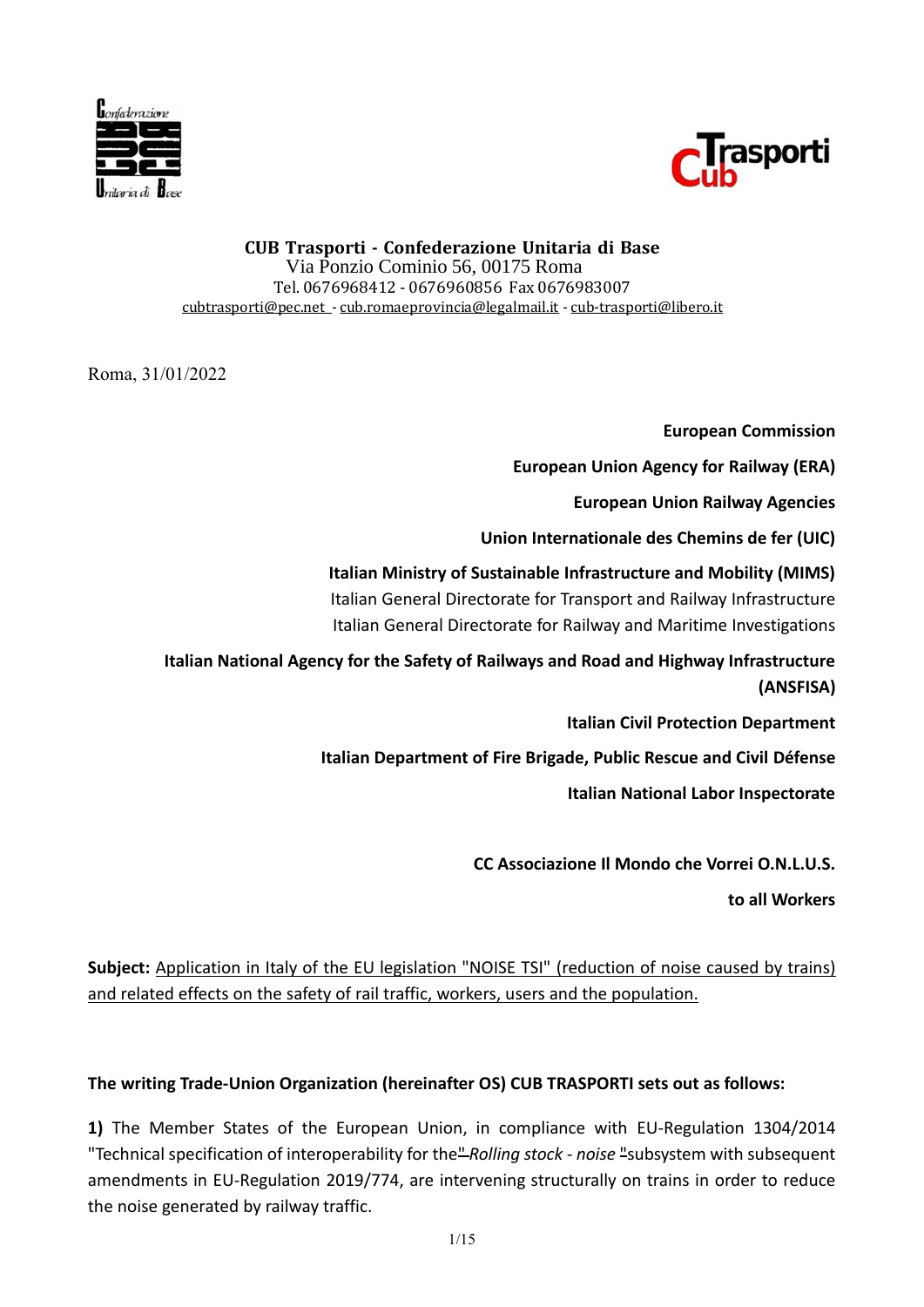**2)** These interventions mainly converge (at least in Italy) on the braking system of freight trains. The aforementioned braking system works with compressed air generated by the locomotive and, through a vacuum (exhaust) of air that occurs along the pipeline of the train, the adherence of the brakes-blocks to the rolling surface of the wheels is activated mechanically to obtain braking. The brakes-blocks employed are composed of various types of material: cast iron, sintered (made up of compressed metal powder) and organic.

**3)** Traditionally the brakes blocks used on freight trains are made of cast iron. However, in line with the provisions of the EU "NOISE TSI" legislation, the cast iron blocks (which roughen the surface of the wheel during braking and therefore generate vibrations / noise) are being replaced with blocks in synthetic or sintered composite material, or with the organic ones. At the moment, as far this OS is aware, the only method adopted in Italy to mitigate the noise generated by freight trains is the replacement of cast iron blocks with those made of organic / sintered material. This last category of strains / blocks is essentially divided into two types, K and LL, which in turn can be of the sintered or organic type [sources Fiche UIC 541.4 **(attachment 1)**; ISPRA / ARPA / APPA Convention on environmental noise "**(attachment 2)**].

The following are the technical characteristics:

## **K type block.**

- i. It allows a reduction of the noise generated by the train -during braking- of 8-10 dB (A) compared to cast iron blocks.
- ii. It offers a high level of wheel-block friction.
- iii. Type K brakes would have replacement / adaptation costs of €4,500–8,500 per wagon. The K brakes cost twice as much as the cast iron one and need to adapt the wheels and carriages.
- iv. It offers consistent performance at different speeds.
- v. As to knowledge of this OS, the K-type blocks -if of the organic type- do not contribute to the dissipation of the heat generated during braking on the wheel surface. The wheels must therefore be of the thermostable type in order not to generate overheating / flames of the block and sticking of the same to the wheel during braking. On the contrary if the K block is sintered it should contribute to the transmission and dissipation of the heat generated during braking on the wheel surface.
- vi. The consumption of the wheel profile is slightly higher than the cast iron block (1.2 mm per 100,000 km travelled). The wheels need to be re-profiled at 300,000 km travelled.

### **Sintered LL type block**

i. It allows a reduction of noise generated by the train - during braking - of 6-8 dB (A) compared to cast iron blocks.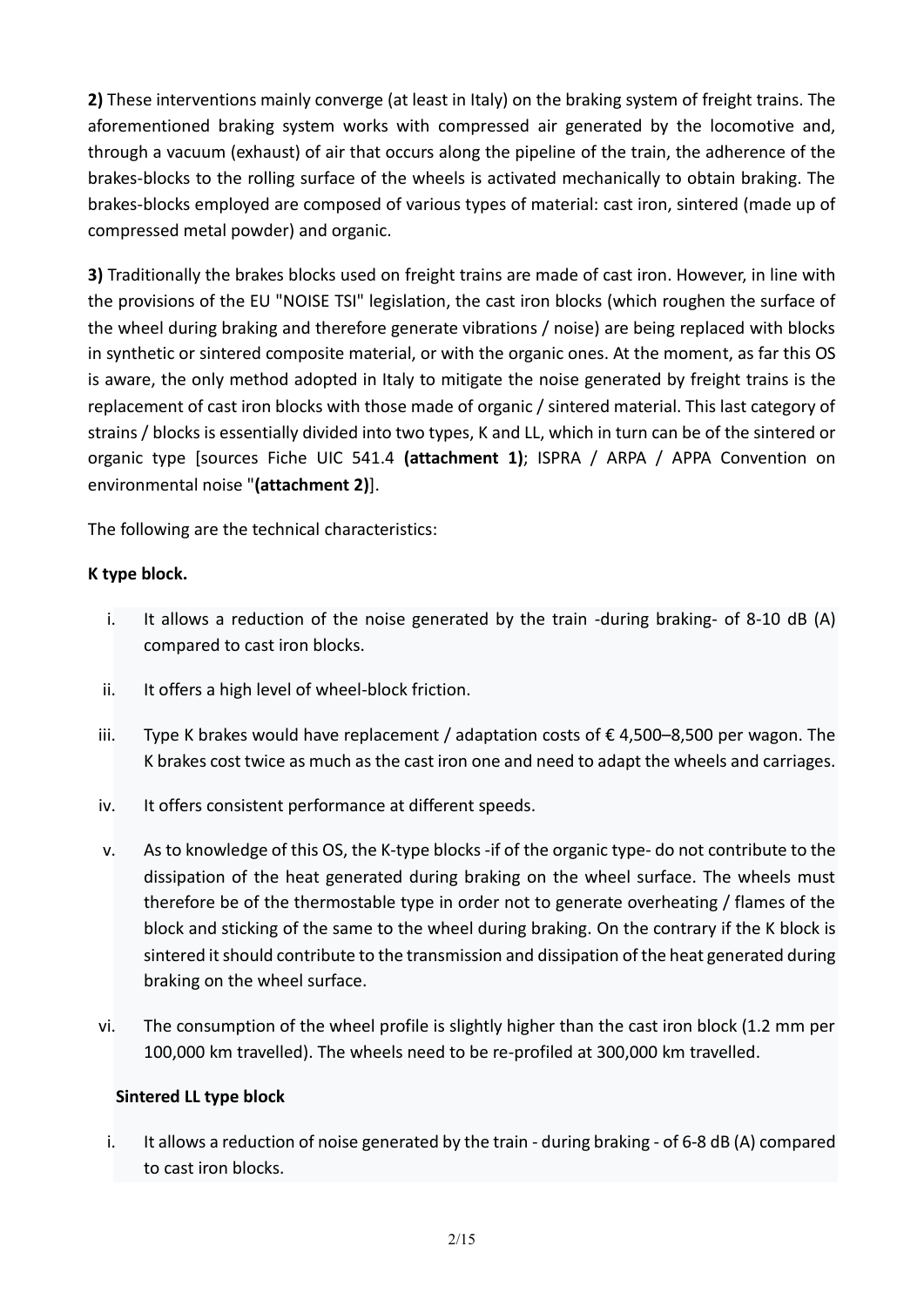- ii. It offers a low level of wheel-block friction.
- iii. The sintered LL blocks would not involve any additional cost to the normal costs of replacing traditional brakes, for they don't require any additional adaptation. As to knowledge of this OS, the sintered LL type blocks costs 4-5 times more than the cast iron ones.
- iv. Performance depends on speed.
- v. This type of block is made of compressed metal powder and should contribute to the transmission and dissipation of the heat generated during braking on the wheel surface.
- vi. The consumption of the wheel profile is very high (2 mm per 100,000 km travelled). The profile tends to sink, increasing the taper gradually. Wheels typically need re-profiling at 150,000 km.

### **Organic LL type block.**

- i. Allows a reduction of noise generated by the train -during braking- of 6-8 dB (A) compared to cast iron blocks.
- ii. It offers a low level of wheel-block friction.
- iii. The organic LL blocks would not involve any additional cost to the normal costs of replacing traditional brakes, for they don't require any additional adaptation. As to knowledge of this OS, the organic LL type blocks don't need to be adapted to the wheelhouse and can be put in place of cast iron without special measures. The organic LL block costs 3 times more than the cast iron ones.
- iv. Performance depends on speed.
- v. This type of block is not made of compressed metal powder. It does not contribute to the transmission and dissipation of the heat generated during braking on the wheel surface. The wheels must be therefore of the thermostable type in order not to generate overheating / flames of the block and sticking to the wheel during braking.
- vi. The consumption of the wheel profile is very high (numerical values not received). The profile tends to sink, increasing the taper gradually. Wheels typically need re-profiling at 200,000 km.

### **Cast iron block.**

- i. The consumption of the wheel profile is 1mm every 100,000 km travelled and tends to stabilize. The wheels do not need to be re-profiled up to 350,000 km.
- ii. The cast iron block is made of metal. It contributes to the transmission and dissipation of the heat generated during braking on the wheel surface.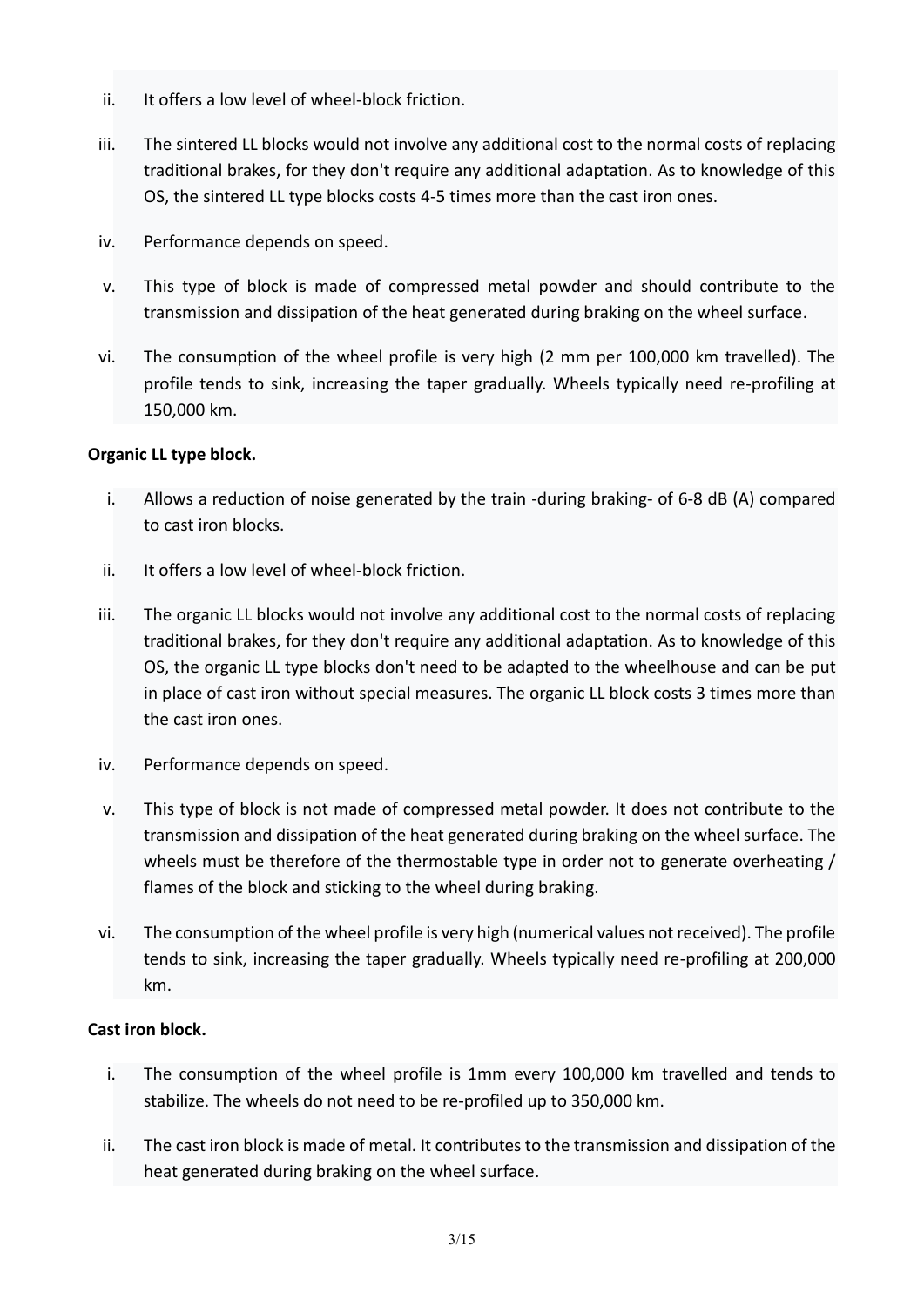#### iii. It is economic.

In addition to the above technical characteristics, we highlight that the document "Usage guidelines for composite (LL) brake blocks (10th edition)", drawn up by UIC (the international authority that certifies both the compatibility of composite material blocks with freight train wheels the blocks themselves), shows, as an additional feature, a low braking efficiency in freight trains traveling at speeds below 50 km/h and made up of more than half trains with wagons equipped with LL blocks, either organic or sintered.

**In summary**, from the comparison between the various types of strain/blocks, it would appear that:

- a) The organic block, regardless of type K or LL, does not dissipate the heat generated during braking. This can cause overheating/flame problems if the wagons are not equipped with heat-stable wheels or other solutions aimed to overcome this problem.
- b) The type K block has technical characteristics very similar to the traditional cast iron block, both as regards the programming of the wheel re-profiling and the consumption of the wheel profile.
- c) The LL type block (both organic and sintered) involves a high wear of the wheels and frequent profiling following above mentioned consumption.
- d) It is possible to conclude that the cast iron block has noise as its main defect, while in the anti-noise K and LL blocks there are problems not only in the compound (organic or sintered), but also in the type K or LL, less in the first, greater in the second. Some of these problems involve overheating / fires, low braking efficiency at low speeds and high wheel consumption.

**4**) In Europe, to the best of the knowledge of this OS, keepers of freight wagons use on a large scale -as a substitute for cast iron blocks- the LL type of the organic type blocks. This would follow from what is stated in the first point (ease of adaptation of the aforementioned blocks to the already existing wagons and therefore lower economic costs) and from the deliberation of the Commission in the European Parliament and the Council - Anti-noise measures for the existing rolling stock (8.7.2008): "the effectiveness of the so-called "*K-blocks*" has been demonstrated on new wagons, but the costs for retrofitting existing wagons are considerable. For this reason, blocks of different types are currently being developed, called "*LL blocks*", designed specifically for the adaptation of existing wagons" (...) " Thanks to the technology currently available, the adaptation would involve investment costs in the order of 200-700 million euros (LL blocks) or 1.0-1.8 billion euros (K blocks) and additional maintenance costs of 200-400 million euros (aggregate data up to 2025, for both technologies)". There are no causes for this OS other than economic savings in connection with the European Commission's choice to invest the funds in LL type blocks.

**5)** Certifications of compliance and compatibility of LL blocks with freight wagons are issued by the international organization **UIC** (Union internationale des chemins de fer). The compatibility of LL blocks with freight-train wheels is explained in the document "Usage guidelines for composite (LL)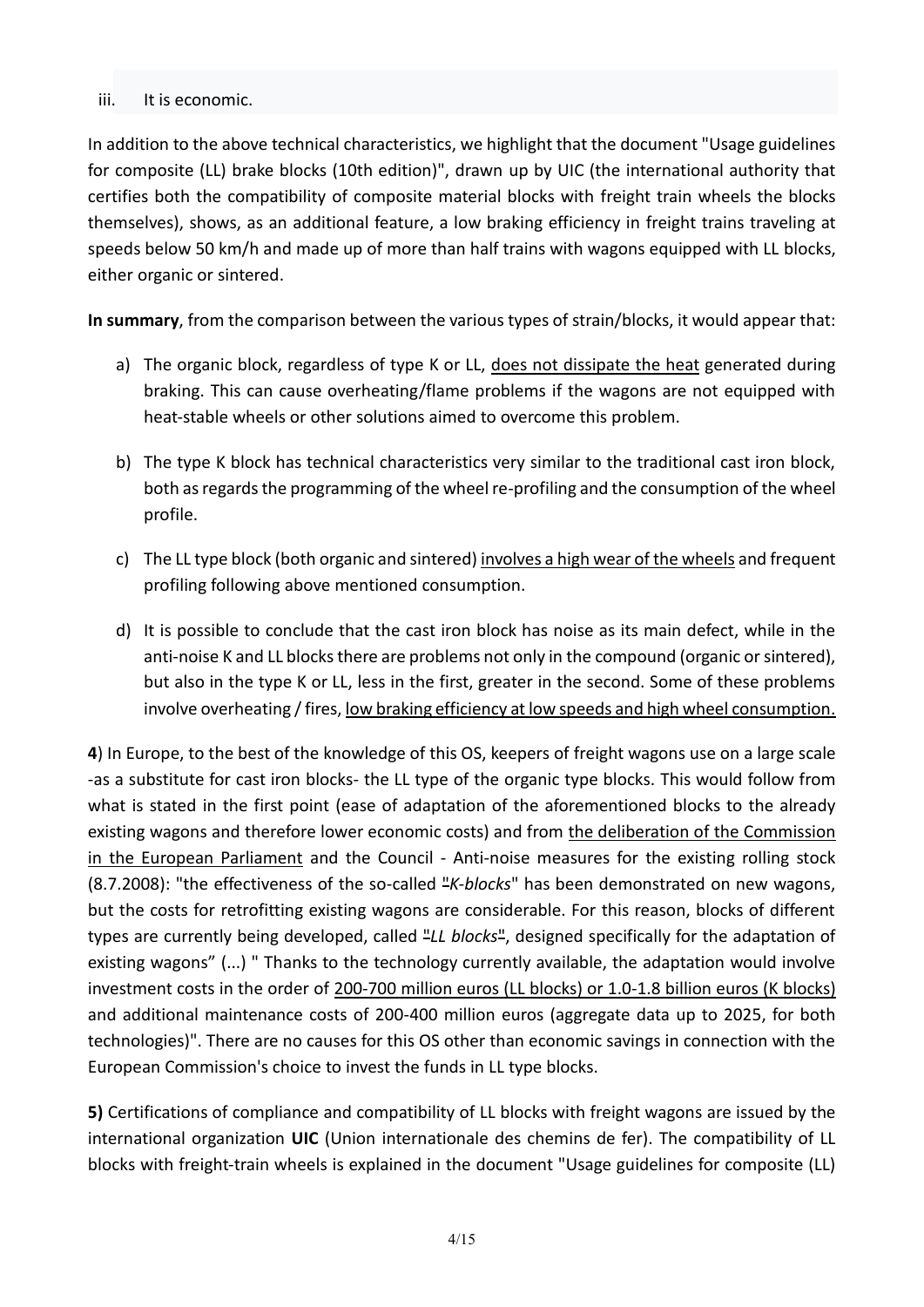brake blocks 10th edition **(attachment 3)**". In particular, we extract that the distribution of LL blocks is allowed only if:

- ✓ The maximum train speed is ≤120km/h
- $\checkmark$  The maximum mass per axle of the wagon does not exceed 22.5 t
- $\checkmark$  The type of brake block turns out to be 2xBg or 2xBgu
- $\checkmark$  The maximum slope of the line does not exceed 40 ‰

It is also written in the same paper that **a)** in the case of monobloc wheels, the LL blocks cannot be applied to wagons with monobloc wheels of the type R2, BV2, R8, R9 **b)** the profile of the wagon wheels must be monitored at regular intervals (the first inspection after wheel re-profiling must take place after 100,000 km and subsequently after 50,000 km).

**6) Following** the replacement of cast iron blocks with those in organic/sintered material and, as far as this OS is aware, mainly due to the use of type LL blocks, railway accidents have occurred in Europe potentially damaging workers, train users and the population that lives, carries out activities or transits near the railway room and the circulation tracks:

- i. **On 27 May 2016**, near Breda in the Netherlands, a freight train carrying LPG remained braked -during the journey- for about 6 km. The train in question was equipped with LL blocks, which due to the braking blocks overheated and caught fire. In a wagon all the blocks caught fire and the wheels consequently deformed. **The train risked derailing** and, considering that it was carrying LPG, it is possible to assume that the serious risk of explosion was incurred, that is, to have a reference yardstick, repeat what happened in Viareggio on 29 June 2009 where a railway massacre caused 32 deaths (including children) and serious and very serious injuries. The European Agency has indicated human error in the design phase as the cause of the accident. The Dutch Railway Agency (ILT) has instead indicated the problem of the organic block as the cause, which does not conduct heat like the cast iron block. ILT also reports that with K blocks there have been no cases like the one that occurred on May 27, 2016.
- ii. Examining the "LL blocks overheating events template" **(attachment 4)**, from 2019 to 2021, **29 accidents and incidents** (events) occurred in Italy with freight trains carrying wagons equipped with organic and sintered LL blocks. Events that therefore occurred after May 27, 2016, despite the awareness of the inherent danger of using LL type blocks (accident in the Netherlands). This OS is not aware of any other events that may have occurred between 2019 and 2021 in addition to the 29 cases mentioned above, nor of events that may have occurred in Italy before 2019 with freight trains carrying wagons with organic LL blocks. In the "LL blocks overheating events template" 8 out of 29 events involved trains carrying **dangerous goods**. After examining the document, it is possible to find the following criticalities: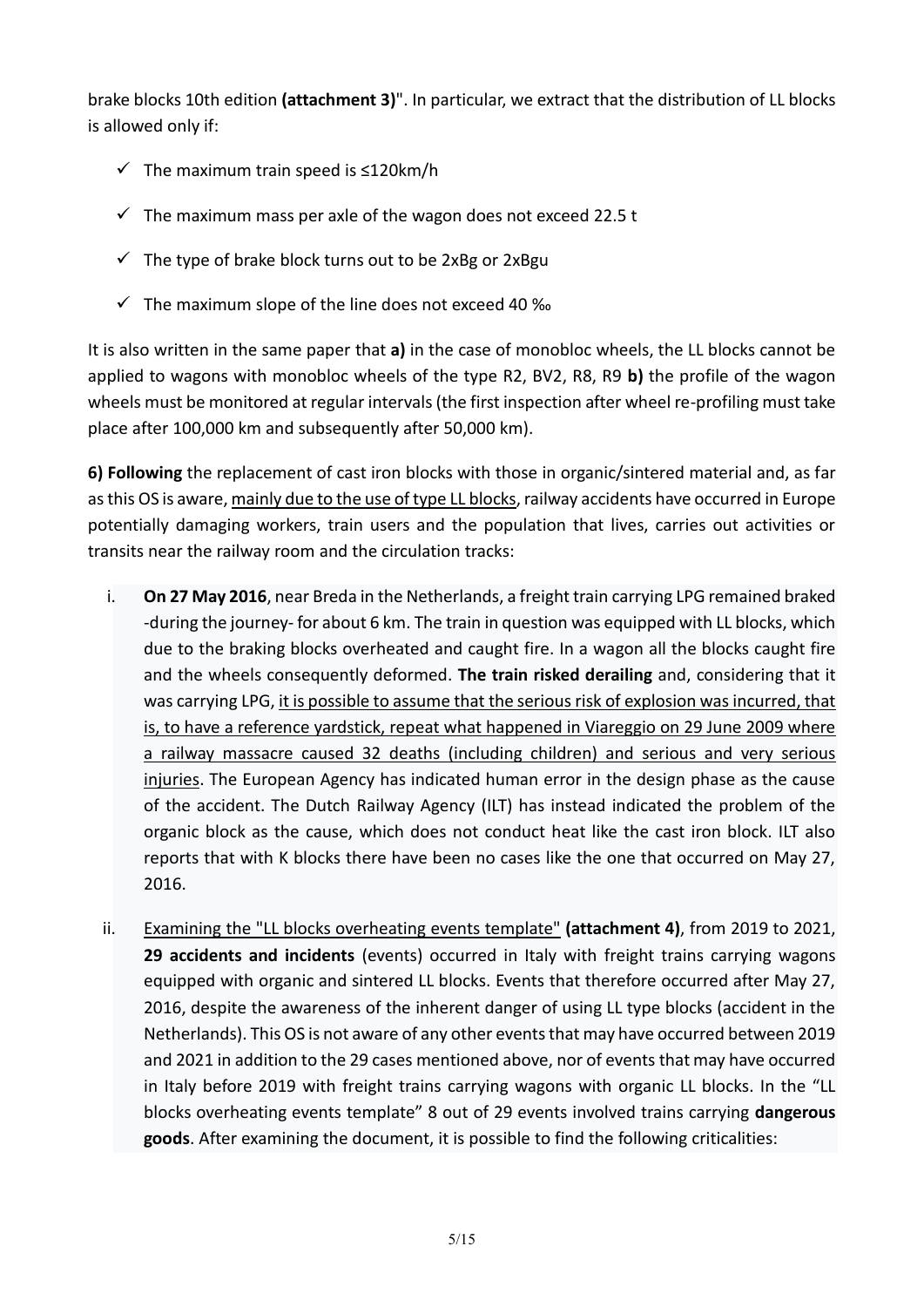- a. Only in 4 events out of 29 we find the presence of affirmative answers to the questions relating to **a)** the compliance of the block with the reference technical specifications (Fiche UIC 541.4) and **b)** the compatibility of the same blocks with the wheels ("Usage guidelines for composite (LL) brake blocks (10th edition)." On the other hand, no event is found in response to the question of whether the block-wheel friction coefficient meets the manufacturing specifications.
- b. **In 69%** (20 cases) the brake tests carried out by train staff before departure gave regular results. In 10.3% (3 cases) there were no findings, while in 13.8% (4 cases) the wording "inbound train exchanged with a foreign railway company" was reported.
- c. **In 79.3%** of cases the trains reported in the template were stopped thanks to the human factor: opposing train that spots and reports anomaly to the traffic regulator; station master who, beholding on platform, spots a train in transit with anomalies; railway staff on the line or at stations who notices anomalies on a train in transit; driver of the same train who becomes aware of an anomaly in progress; others.
- d. In the majority of the 29 events mentioned above, the bushings temperature detectors (RTB) and the brake temperature detectors (RTF), technological systems installed on the entire railway network managed by the **Italian Railway Network** (RFI) which have the purpose of determining the temperature of bushings and brakes, they don't have detected abnormal temperatures and have not determined the stop of the trains. In this case, it should be noted that in 69% (20 cases) the RTB/RTF plants did not detect any anomalies. In 20.7% they detected anomalies even if, in event 1 (train with a towed mass of 1409 tons, carrying dangerous goods fully loaded), the RTB RTF at Treviglio (Bg) and the one at Rezzato (Bs) did not stop the train despite the Treviglio plant measured 312 °C and the Rezzato plant measured 152 °C. Only the Peschiera del Garda (VR) plant, detecting 340 °C, caused the train to stop. In this case it would seem possible to assume that the train travelled from Rho to Peschiera del Garda with wagon temperatures ranging between 152 °C and 312 °C. The remaining 10.3% of the RTB/RTF do not report any specific data.
- e. **In the sum of all cases** -wagons equipped with LL blocks- registered consequences are: overheating of the brakes, starts of fire, defects on the rolling surface of the wagon wheels, development of flames later extinguished by themselves or by train staff with fire extinguishers or upon intervention of the Fire Brigade (Vvf). Event 3 reports a case of derailment due to brake blocking with LL blocks.
- f. **In 58.6%** of cases, the anomalies were generated by the operation of the braking system of the wagons. In 20.7%, the causes of the anomalies were not identified by the investigations conducted by the railway companies.
- g. **In the section "measures adopted in response to an accident**" the following is found: **a)** issuing advices (4 cases out of 29) to train staff about carrying out brake tests and driving activities, **b)** issuing advice to RFI (2 cases out of 29) to raise awareness on the lack of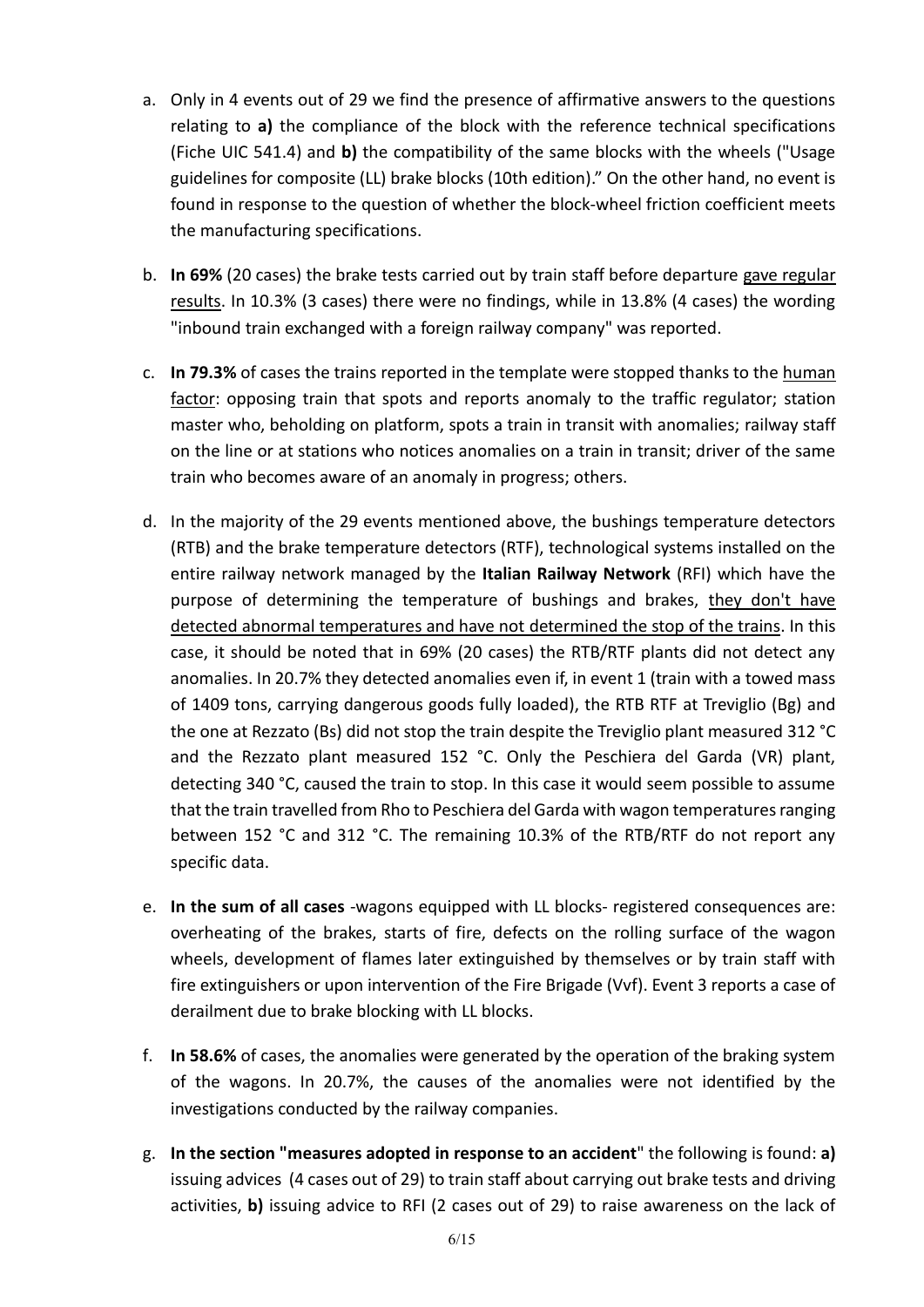alerts of the RTB/RTF, **c)** issuing requests/awareness on the causes of accidents (9 cases out of 29) addressed to wagon keepers, to the manufacturers/suppliers of LL blocks and to international authority UIC, **d)** 7 cases out of 29 ended with labelling of the wagon, **e)** 8 cases out of 29 do not report information on the measures adopted, **f)** one case refers to an Ansfisa safety alert. The writing OS points out that in event 4 the manufacturer was "aware of the possibility of occurrence of such events (development of flame following overheating due to undue and prolonged braking)" and that "the block was in compliance with current regulatory requirements". There is an evident short-circuit between the manufacturer company and the supervision authority when the latter doesn't shape its intervention to the application and relies on the first-one to act responsibly on events while the first-one believes it has done everything due by adapting to mere compliance with generic standards.

**7)** As far as this OS is aware, **ANSFISA has issued the first "Safety Alert"** (**attachment 5**) concerning problems occurred to the composite brake blocks on **09/02/2021**, so 5 years after the accident occurred in Holland and after 7 accidents in Italy caused by LL blocks. In the Safety Alert the railway companies (IIFF) and entities in charge of maintenance are asked to evaluate the compatibility of the LL type blocks with the railway wagons in operation, also verifying the presence of the specific LL pictogram on the wagons and the piston stroke of the brake cylinder. ANSFISA also requires "the effectiveness of train drivers training, referring to compliance with the maximum running speed, non-technical skills and management of cases of not consistent behaviour of the rolling stock with pre-set running conditions (resistance to motion, abnormal noises, etc.).

On **06/08/2021** ANSFISA issues the note (**attachment 6**) "Emergency preventive action following repeated accidents and incidents to freight wagons equipped with" LL "type composite brake blocks where, with an increase of 14 accidents occurred between 9 February 2021 and 6 August 2021, the same indications expressed in the first Safety Alert are substantially repeated, which relate to requests -addressed to manufacturers and wagon holders- for verification of compatibility and compliance with technical specifications reference of the LL blocks and on specific training for train staff. Added to these points is a reference to RFI in relation to a request to increase attendance at passage and transit of trains by its own staff where RTB/RTF systems are not working".

Finally, **on 02/11/2021**, the note (**attachment 7**) "Accidents and incidents in freight wagons equipped with brake blocks called "LL" in organic composite material (IB116 \*). Adoption of emergency preventive measures referred to in Article 7, paragraph 3, letter c) of Legislative Decree 50/2019 (Article 8, paragraph 3, letter c) EU Directive 798/16)" is issued. **The note** provides for a repetition of the previous recalls and, in substance, a single urgency provision such as the speed limitation for "freight trains having in their composition one or more wagons equipped with LL brake blocks of organic type IB116 \* with the brake not isolated, unless otherwise limited, must not exceed the speed of **a)** 80 km/h, if these wagons do not carry dangerous goods **b)** 60 km/h, if these wagons carry dangerous goods". In the meantime, from the note of 6 August 2021 to the one issued on 2 November 2021, there were 8 more incidents for a final total of 29.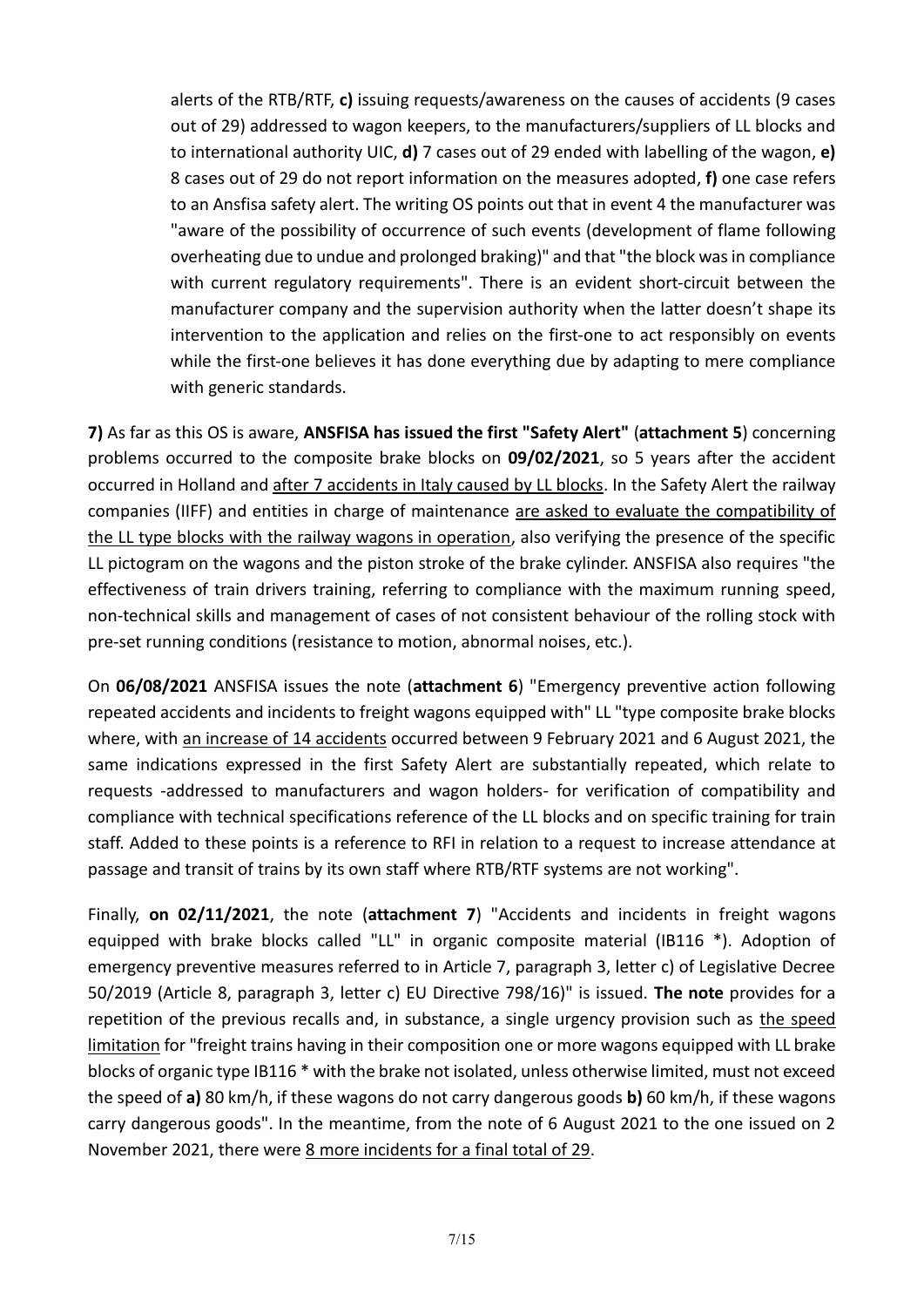**7)** On 29/10/2021 ANSFISA sends to ERA the document "JNS urgent procedure on Braking wagon system concerning flames on organic composite Brake Blocks (LL) IB116\*". And on 02/11/2021 ANSFISA sends to ERA the document" JNS Urgent Procedure notification form". ANSFISA informs ERA that accidents/incidents are occurring in Italy with freight trains equipped with LL IB116 \* blocks and that, following these events, restrictive measures are being adopted. This OS is not aware whether, in Europe, ERA is adopting similar measures to ANSFISA or more restrictive ones.

**8**) **Italian Railway network provider (RFI)** by a note issued on 11/08/2021 (**attachment 8**), concerning "Emergency preventive measures following repeated accidents and incidents to freight wagons", which takes up note no. 17573 of 06/08/2021 of ANSFISA, orders "following the occurrence of some accidents and problems attributable to the overheating of the brake blocks in composite material of type LL, (...) the traffic staff [... in cases in which the exemption from the presence of trains in transit is provided for in the Register of service provisions (RdS)], must, when attending freight trains, pay particular attention to any overheating of the brakes." At a careful reading of the RFI note would therefore **not reveal an intensification of the attendance of the traffic staff** as requested by ANSFISA (*the dislocation of the train attendance points by its own staff, specifying the side from which it takes place and the time in which it is active, at the same time verifying the possibility of adapting this location to the needs expressed by the railway companies*), limiting itself instead to soliciting the attention of the staff already existing in the facilities. There are also no provisions aimed at solving the problems of RTB/RTF plants.

**9) Railway undertakings** -with safety certificate for freight service- must guarantee according to the ANSFISA notes, in addition to what is already listed in point 8 of this communication, the following dictates: **a)** verify training of train drivers and control staff; **b)** the effectiveness of technical visits to vehicles and brake tests; **c)** make their own staff aware of the issue in question. As far as this OS is aware, the training of the staff did not take place through training courses, and the distribution of the provisions (which arrived months after the ANSFISA Safety Alert of 9 February 2021) was carried out only by sending them to the staff's electronic devices. It should be noted that in some cases they also arrived by company emails. We are not aware of any checks carried out by the IIFF on the correct acquisition of the provisions issued by the train staff.

**In the opinion of this OS** it seems , **in view** of what Commission decided in the European Parliament and the Council -Noise-abatement measures for the existing rolling stock (8.7.2008)- **in relation** to EU Regulation 1304/2014 "Technical specification of interoperability for "*Rolling stock - noise*" subsystem" with subsequent amendments in EU Regulation 2019/774, **in application** of the aforementioned EU NOISE TSI regulation and in relation to the installation of blocks in synthetic or sintered composite or organic material on freight trains:

--------------------------------------------------

i. The underestimation by the National Agency for the Safety of Railways and Road and Highway Infrastructures (ANSFISA) about the danger associated with the use of blocks in synthetic or sintered composite or organic material, in relation to the events that occurred since 2016 until now. In fact, there would be no special provisions apart from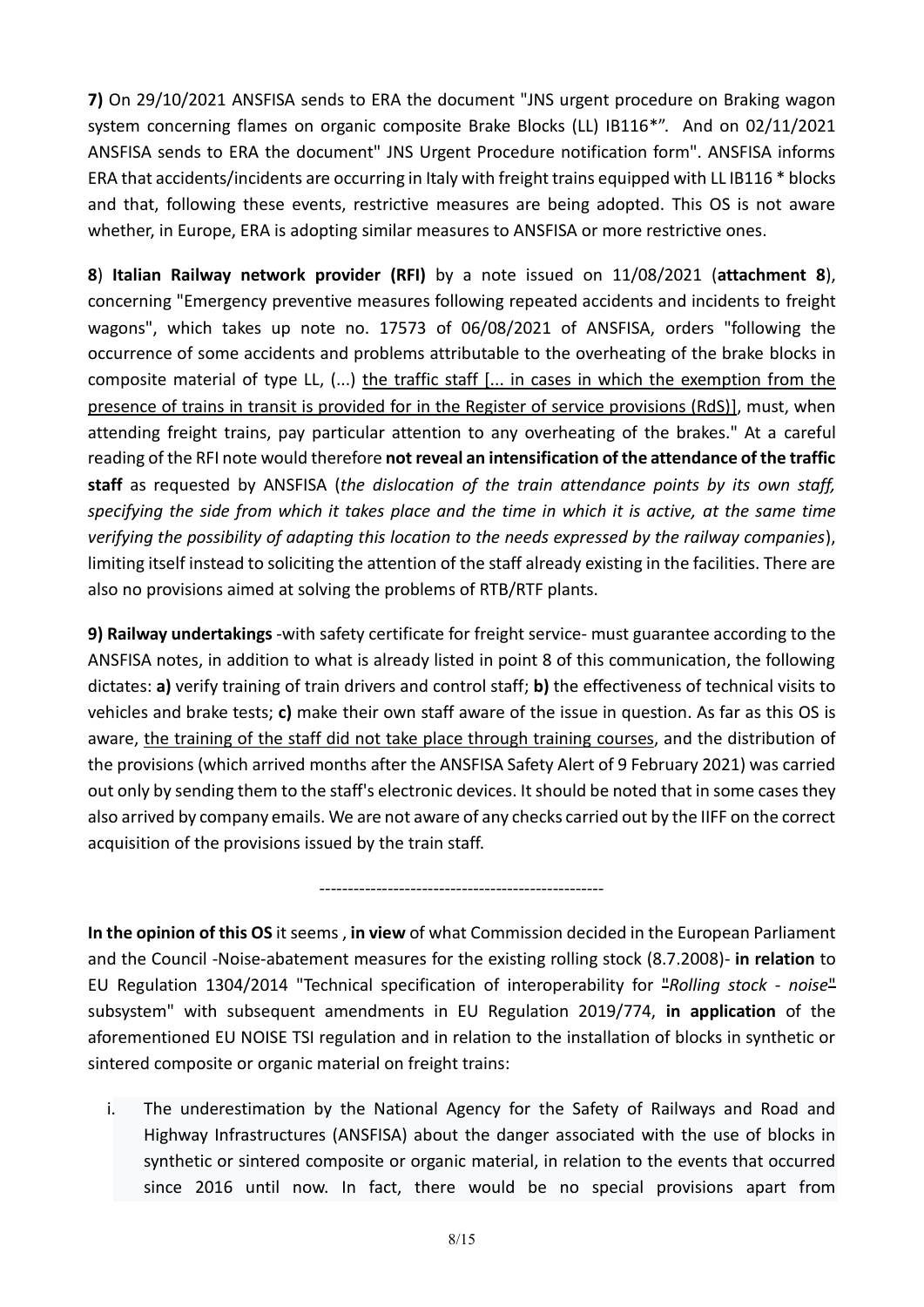recommendations or awareness-raising addressed to the Provider of the Network, to the Railway Undertakings, to the entities in charge of maintenance of freight wagons and to the keepers of freight wagons. The note issued on **02/11/2021**, which provides for the "speed limitations of freight trains having in composition one or more wagons equipped with organic type IB116 LL brake blocks \* with non-insulated brake" does not eliminate warning the risk inherent in using organic LL block: speed reductions are not enough to eliminate the risks in any way, as the LL blocks -once the braking system is activated- **can remain adherent to the wheels and overheating at any speed**, generating the problems highlighted in this letter. In addition to this we consider it appropriate to remember that Fiche UIC 541.4 contemplates other types of organic LL blocks (and therefore potentially dangerous because they do not conduct heat) and that LL blocks (both sintered and organic) **dangerously consume the profile of the wheels**, which tends to sink by increasing the conicity in a progressive way. The wear caused in this way produces an increase in the height of the rim of the wheel, with a thinning (reduction in thickness) and an increase in the angle of inclination. Factors that negatively affect the anti-derailment safety requirements as changes to the wheel and rail profiles can compromise the stability of the wagons and increase the risk of derailment.

- ii. Failure to seek -or possible suppression- by the authorities responsible for possible alternatives to the use of blocks in composite material, both in the design phase and subsequently when accidents and inconveniences to freight trains began to occur. For this purpose, we report the study conducted by the ISPRA / ARPA / APPA Convention on environmental noise", which suggests (in addition to the use of K and LL blocks) **a)** grinding of the rail associated with the use of disc brakes or with K blocks, **b)** tuned dampers applied to the rail, **c)** wheel re-profiling, **d)** silenced wheels with viscoelastic material, **e)** silenced wheels with steel and polymeric absorbers materials, **f)** silenced wheels with absorbent ring, **g)** silenced wheels with damping ring, **h)** silenced wheels with vibration absorbers, **i)** flange lubrication. We therefore ask to know if these options, or other solutions, have been taken into consideration before and/or after the railway accidents that occurred.
- iii. The non-compliance of the Italian Railway Network provider (RFI) regarding the presence of traffic staff in all the service points affecting freight traffic, as claimed in the ANSFISA notes and as this is still an irreplaceable efficacy, proven by the sighting's history.
- iv. Critical issues about professional training of train personnel. Based on what is reported in point 10 of this letter, violations of Italian Legislative Decree 81/08 (on labour health and safety). In the present case there is a lack of respect about following articles: **art. 36 paragraph 2** ("the employer also ensures that each worker receives a proper information on the specific risks to which he is exposed in relation to the activity carried out, the safety regulations and company provisions on the subject") **and paragraph 4** ("the content of the information must be easily understandable for workers and must allow them to acquire the relevant knowledge "); **art. 37 paragraph 1** ("the employer ensures that each worker receives sufficient and adequate training in health and safety"), **paragraph 3** ("the employer also ensures that each worker receives sufficient and adequate training in on specific risks "), **paragraph 4** (" training and, where envisaged, specific training must take place on the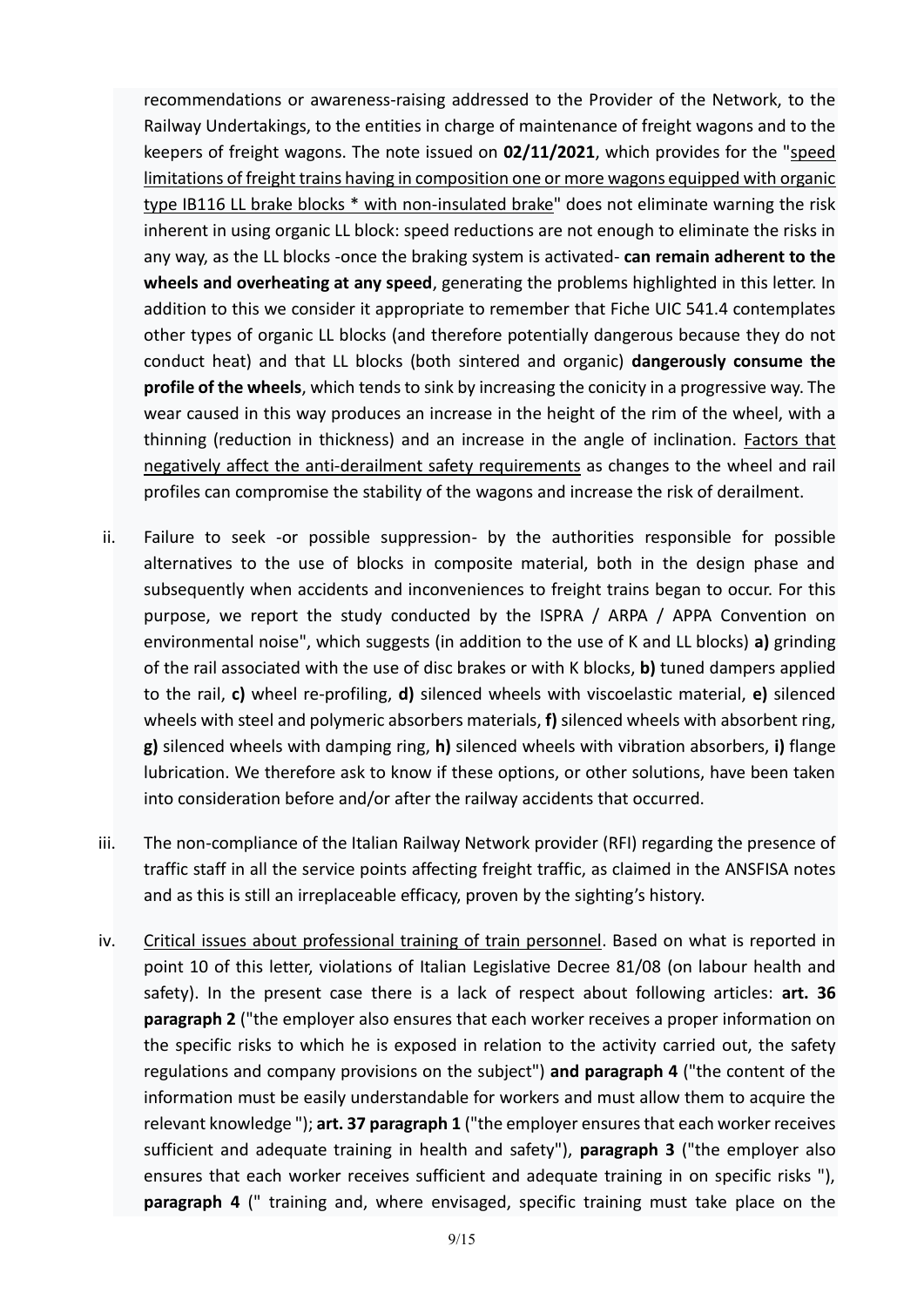occasion of the introduction of new work equipment or new technologies "), **paragraph 6** (" the training of workers must be periodically repeated in relation to the evolution of risks or the emergence of new risks ") **paragraph 13** (" the content of the training must be easily understandable for workers and must allow them to acquire the necessary knowledge and skills in the field of health and safety at work"). **Attachment I** ("Serious violations, punishable with the suspension of entrepreneurial activity, violations that expose to general risks"), regarding the lack of education and training.

- v. The possible violation, pursuant to Legislative Decree 81/08, of Articles: **art. 17** "Obligations of the employer that cannot be delegated", paragraph 1 (the employer cannot delegate the following activities): a) the assessment of all risks with the consequent processing of the document provided for by article 28. **Art.28** (SECTION II - RISK ASSESSMENT) "subject of risk assessment". **Art 2**, paragraph 1 letter n) "prevention": the set of provisions or measures necessary also according to the particular nature of the work, experience and technique, to avoid or reduce professional risks while respecting the health of the population and integrity of the external environment; **Art.18** (Obligations of the employer and the manager) paragraph 3 bis "The employer and managers are also required to supervise the fulfilment of the obligations referred to in articles 19, 20, 22, 23, 24 and 25 , without prejudice to the exclusive responsibility of the subjects obliged pursuant to the same articles if the failure to implement the aforementioned obligations is attributable solely to the same and there is no evidence of a lack of supervision by the employer and managers " Furthermore, it is possible to hypothesize a non-compliance with what is prescribed both in the normal mandatory procedures and in the ANSFISA notes and safety alerts on staff training and awareness, regarding the compatibility of LL type blocks with respect to the type of use of the railway wagons in operation, on the maintenance of the brake system in application of maintenance plans and returns from operation. In addition, the constant reminders of ANSFISA on the intensification of attendance in the service areas and the launch of a plan for the adaptation, integration and replacement of technological RTB / RTF systems are not found in training - as well as in the work organization and its number of staff employed.
- vi. The possible failure -in whole or in part- to verify the safety standards of the LL brakes in use on freight trains by the international organization UIC based on **1)** the feedback of railway accidents that have occurred over time **2)** on ANSFISA reports relating to Italian events which occurred on **08/09/2021** (notified to UIC on 14 September "UIC B126") and **28/07/2020** communication to the suppliers of the IB116 \* KNORR blocks was made Bremse and Wabtec and the UIC brake group B126.3 responsible for the approval of the brake components, for further information aimed at searching for events similar to those recorded regarding the presence of flames from overheated blocks. On 09 October the event was notified to the UIC B126 group. On 23 October the event was communicated to the blocks manufacturer with a request for information on previous cases and possible measures (…) the manufacturer KB replied indicating the compliance of the block's component with the regulatory requirements in force. *He has shown awareness of the possibility of occurrence of such events* (flame development following overheating due to undue and prolonged braking), declaring that the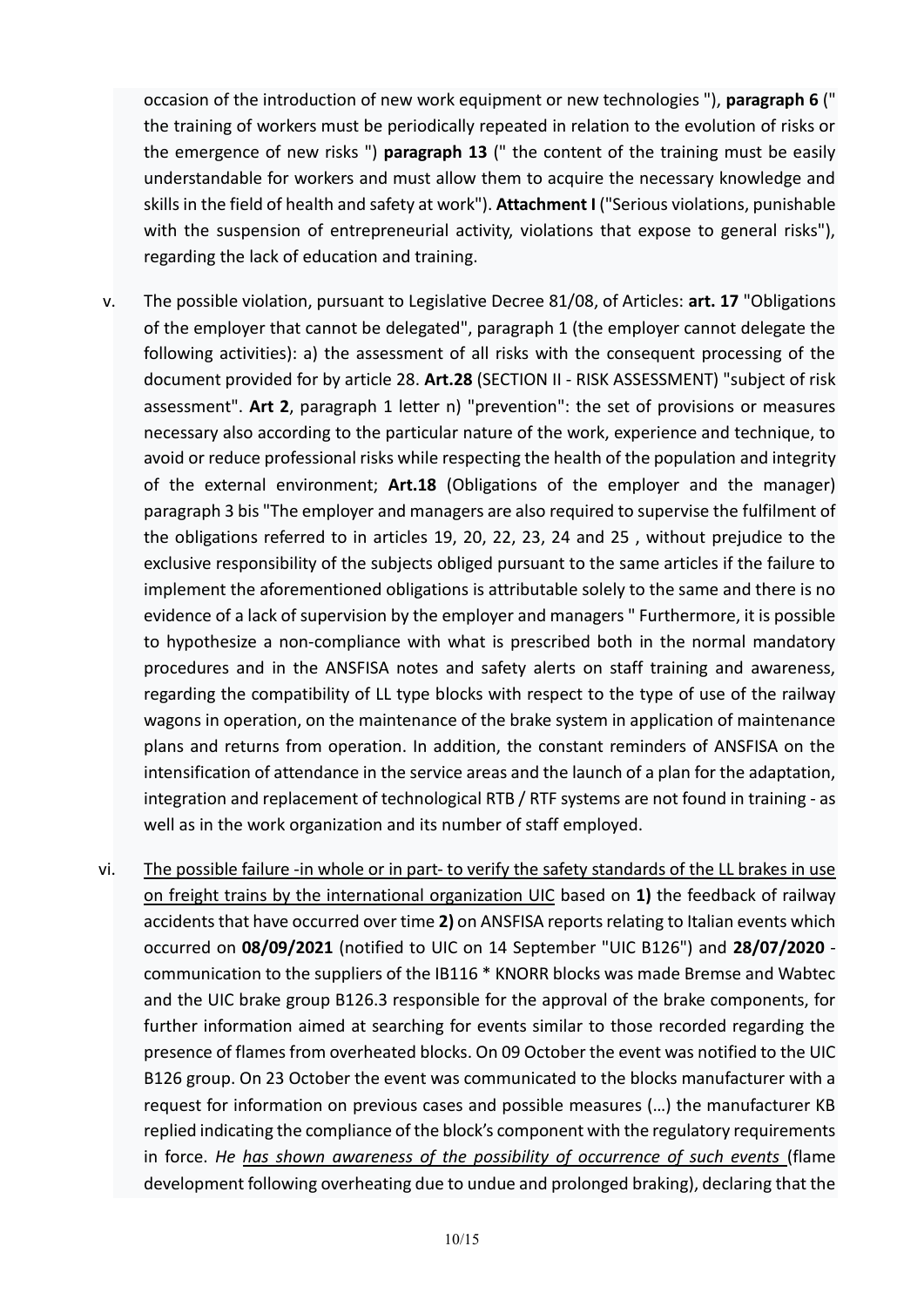block is self-extinguishing when it is detached from the thermal energy source (incandescent wheel 9. This OS asks to know if, in the case of accidents occurring from 2019 to 2021, the "Unified handbook of distances for international freight traffic, referent MERCITALIA RAIL" has been taken into account, which in the various points establishes and verifies whether the stations are authorized to transport certain dangerous goods to conditions provided for in the legislation that regulates the transport of dangerous goods on railways (RID). It is also required to know who, and in what way, carries out the related checks listed in point 5 of this letter.

This writing OS believes, **on the basis of the elements acquired and exposed in this communication**, that the brake-blocks in sintered or organic composite material, of any type and denomination that are in possession of the complete certification according to the Fiche UIC 541-4 sheet, are not suitable for their use in rail transport. The safety of rail traffic, workers, users and the population -in the Member States of the European Union that equip freight trains with LL blocks- has been jeopardized, by analysing the feedback, by the indiscriminate use of a typology of brakes (LL blocks) which, even today, are used despite the alarm and risk events. In view of the foregoing, it is therefore necessary not only their complete and immediate removal regardless of their type, denomination and certification, but also the start of an adequate research that complies with the EU "NOISE TSI" legislation without compromising the railway safety.

It should be noted that following the use of LL blocks, in Italy alone, from 2019 to 2021, 29 events were recorded that could have had disastrous consequences. The last event, dated 22/10/2021 in Sarzana, concerned the Mercitalia Rail train no. 66440, carrying a towed material weighing 951 tons, loaded with LPG. The wagon that caught fire, following the blocking and overheating of the LL blocks, had a load of 80 tons of LPG and was stopped only thanks to the "sighting" of sparks by the staff of an opposing train. In this case, the reference to the historical model of the chain of contributing causes that led to the Viareggio massacre (similarly to the Dutch case) is evident and we wonder what the consequences would have been without the intervention of reporting. For this purpose, we highlight that the "LL blocks overheating events template" reveals a series of underestimations, shortcomings, critical issues, delays and negligence on the part of decision-making agencies, of the supervision agencies on what has been decided and of the implementers of these decisions:

i. **The Commission in the European Parliament** and the Council - Noise-abatement measures for existing rolling stock (8.7.2008) stated that "noise is one of the most widespread threats to public health in countries". As a result of this resolution, the EU has provided economic subsidies to Member States to replace the (too noisy) cast iron blocks with LL type ones. As OS we do not agree that this political aid was used only in the direction of noise, instead of moving primarily and simultaneously in the more stringent field of railway safety. We cite, as a single example, but there are many more, the Derailment Detection Device (DDD). DDD (pneumatic devices which, following strong vibrations or jolts, instantly brakes the entire train) could have avoided or mitigated accidents such as that of Viareggio, Pioltello, Fossacesia, if the wagons/trains had been equipped with these devices. DDDs are present on the market in various types and patents; the more sophisticated type has a total cost of about 700 euros and, given that two wagons are needed for each wagon, it could be possible -at a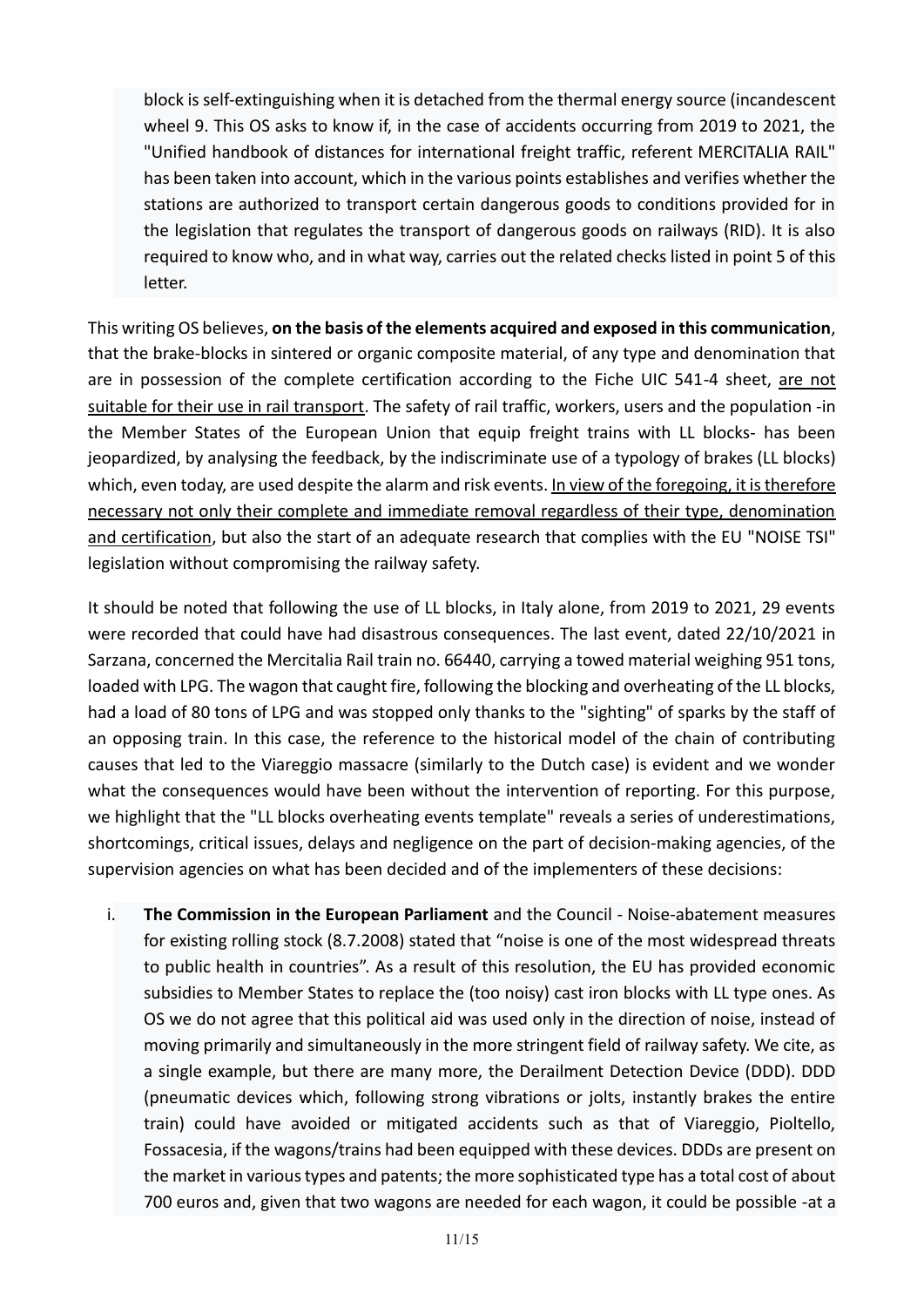figure of just under 1500 euros- to solve the phenomenon of trains traveling for kilometres with derailed wagons/carriages, as in the case of the Dutch train which travelled for 6 km with a braked and burned wagon. It would therefore be desirable that the European funds earmarked for the battle against railway noise (in 2008 the figures were in the order of 200- 700 million euros for the use of LL blocks, with additional maintenance costs of 200-400 million euros, aggregate data up to 2025) are first of all directed towards a resolution of mandatory and safety problems

ii. **In our opinion, the Italian Ministry of Sustainable Infrastructure and Mobility** (MIMS), which exercises a supervisory function over the work of ANSFISA and also carries out the legal controls provided for in relation to the legal form identified for the Agency, should not only to monitor the provisions of ANSFISA, but also to intervene directly in the event that the provisions of the Agency are ineffective or of poor consistency. In fact, what emerges is that the management of any kind of criticality relies solely -or mainly- on the responsibility of the companies and on the reports until the next recommendation. A system of dubious effectiveness because there is a lack of timely and specific controls and real penalties for avoiding or violating the provisions. At the same time, the speed limitations are encountering criticism from business carriers who, given the immobility of ERA and Europe in terms of precise prescriptions and controls, are turning to politics with complaints aimed at eliminating these limitations, considered as a simple annoyance or disruption to business (interoperability). However, the interest in the protection and safeguarding of public health and safety cannot and **must not be overruled by economic interests** and we therefore require the Ministry to take direct interest in the matters set out in this letter. For this purpose, the reason is requested why the provision issued by the then State Railways Authority, protocol P.RI / R.03 / 1 / 35.7 (2) / 00271 of 20/01/1990 (**attachment 9**), having as object "Spacing of wagons carrying liquefied petroleum gas (LPG)" is, to date, disregarded not only for the rail transport of LPG but also for the remaining goods classified as dangerous. We quote from the aforementioned provision *that in order to reduce, as far as possible, the harmful consequences in the event of operating problems (investments, collisions, diversions, etc.)*, (...) *tank wagons or wagons carrying tank containers, loaded with LPG must be spaced at least with one vehicle from the leading locomotive and one from the tail of the train. These vehicles must not carry heavy materials, such as rails, iron sections* (..). In addition, we recall chapter 7.5 (provisions relating to loading, unloading and handling), article 7.5.3 (protective distance) of the Regulation concerning the international transport of dangerous goods by rail (RID), which provides that *each wagon, large container, mobile tank or road vehicle containing substances or articles of class 1 and bearing plates conforming to models N ° 1, 1.5 or 1.6, must be separated in the same convoy from wagons, large containers, mobile tanks, tank-containers, MEGCs or road vehicles bearing plates conforming to models Ni 2.1, 3, 4.1, 4.2, 4.3, 5.1 or 5.2 or from road vehicles carrying, according to the indications of the transport document, packages bearing a label conforming to models Ni 2.1, 3, 4.1, 4.2, 4.3, 5.1 or 5.2, from a protective distance. The condition of this protective distance is fulfilled if the gap between the buffer plate of a wagon or the wall of a large container, of a portable tank or road vehicle and the buffer plate of another wagon or the wall of another large*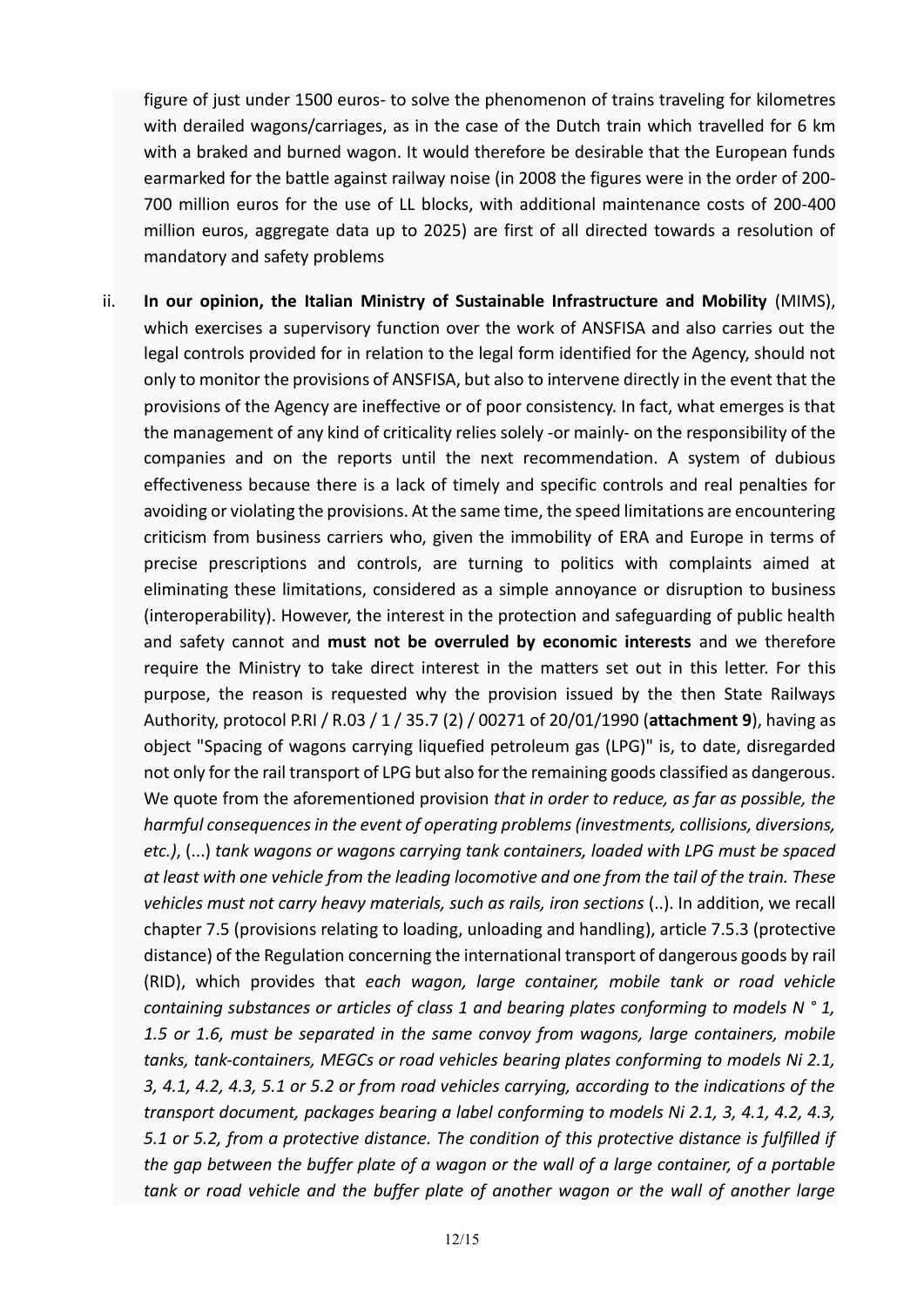*container, portable tank, tank container, MEGC or road vehicle is: (a) at least 18 m, or (b) occupied by 2 wagons with 2 axles or by a wagon with 4 or more axles*. In the light of the foregoing by this OS, considering the tragic events that occurred in Italy and the inconveniences that occurred over time that could have generated other tragedies, it is required **a)** the extension of the regulation provided for in the RID to every type and quantity of dangerous goods **b)** the immediate application of the provision P.RI / R.03 / 1 / 35.7 (2) / 00271, extended to all types and quantities of dangerous goods and directed to all railway companies that transport dangerous goods.

- iii. The intensification of the monitoring activities required by ANSFISA, as well as the adoption of technological systems that allow, on board the train, the timely detection of the anomalous temperature of the braked axles and bushings, supporting their adoption at national and Community level in special institutional offices, which we share, are uncertain without effective control by the Supervisory Authorities. The methods of monitoring are not detailed (simple forms to be filled in by the staff? where is the monitoring in this case?) And the methods and timing of the adoption of the aforementioned technological systems are not regulated. In our opinion, guaranteeing maximum safety in rail transport becomes even more important when the transported goods are dangerous goods, as the effects of a possible accident can be even more catastrophic, as in the case of the Viareggio accident in 2009. Today, various types of products are concentrated on the market, based mainly on the GPS localization of wagons and on the monitoring of the conditions of transport of goods. There are detailed studies online on technological devices designed to observe and analyse parameters indicative of the conditions of the wagons. However, in the working reality, it does not appear that any wagon keeper adopts these systems, nor that there are legal obligations on their adoption. We also point out that the Mercitalia Rail Railway Company, with Prescription 34.4 (PEIF) of 02/12/2021, in force since 03/12/2021, identifies the LL blocks of the organic type "J847" as a sintered block, otherwise from what is indicated in Fiche UIC 541.4 which identifies the aforementioned blocks in the organic type.
- iv. **The RTB/RTF plants**, provided and managed by RFI, do not guarantee the signalling and prevention function (in 69% of the cases reported in the template, the plants did not detect any anomalies). We also intend to highlight that the RTB / RTF systems, when they detected something, intervened late and that **human intervention**, due to the wide range of experiences and detectable details (visual, acoustic, etc.), is still an unmatched safety element: the presence of specialized personnel at the passage of trains is essential not only by reading the data (in 79.3% of cases the trains shown in the template were stopped thanks to the human factor) but also by thinking about recent history. On 29 June 2009, in the Viareggio station, after the derailment of the LPG-carrying freight train which caused one of the most serious Italian railway massacres, the Station Master "closed the signals" (that is, he placed them in red, "via impedita"), Thus preventing other trains from crossing the tanks that occupied the railway shape, thus saving human lives. Unfortunately, we must instead register as the G.I. has desertified the service locations by eliminating any type of presence, including the verifiers of railway trains. In light of what is happening we claim, as OS, a total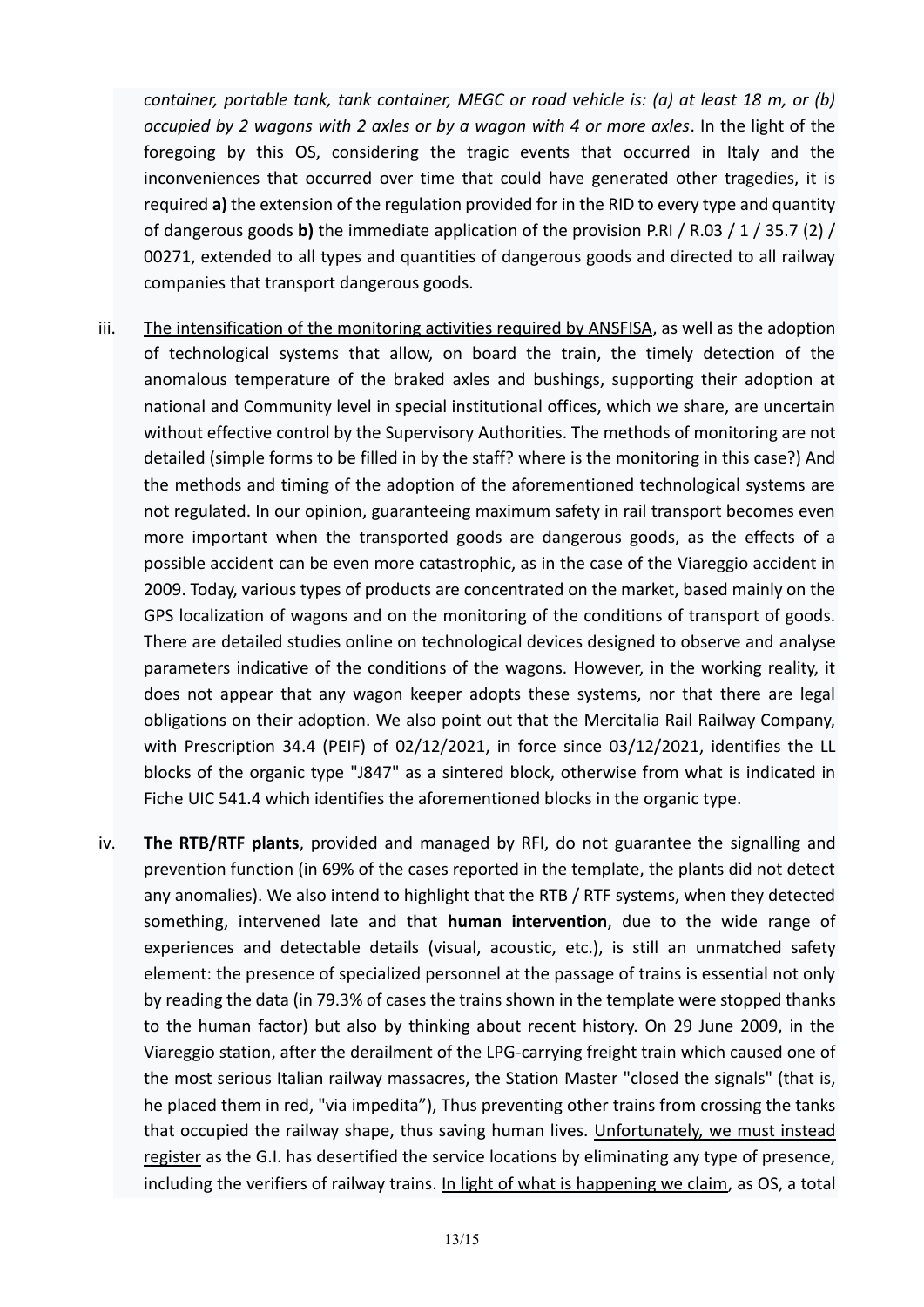inversion of strategy, restoring the presence in the service locations with specialized personnel, and guaranteeing verification posts 24 hours a day, 365 days a year.

v. The start of studies and research aimed at the alternation -in freight wagons- of the type of blocks braking with other solutions, such as the use of disc braking equipment or electromagnetic brakes. Considering the direct economic effort in replacing the cast iron blocks with those made of less noisy materials, and given the negative consequences in terms of safety in the use of blocks in organic and sintered material, a general rethinking of the design of the brake system of freight wagons is considered necessary.

In conclusion, pending any analyses, proposals, and provisions by the Authorities in charge in relation to the critical issues reported, we request the Italian Department of Civil Protection, in agreement with the Head of the Fire Brigade, Public Rescue and Civil Défense Department, to promote a synergy aimed at coordinating with the Italian railway infrastructure manager and with the railway companies. We believe it is extremely important and urgent to establish a coordination on the sharing of all types of information - in real time- regarding every single transport of dangerous goods on the railway network, thus ensuring a forecasting and risk prevention activity in the event that accidents of any order of severity occur.

### **That said, the Supervisory Authorities are asked to:**

- 1. first ascertain the validity of the above;
- 2. urgently intervene to ensure the safety and security of workers, train users and the population passing near the railway sites as well as the traffic tracks;
- 3. the adoption of procedures that, in relation to the risk manifested, are able to operate in a stringent manner without ending up in the delaying swamp of the rebound with the IIFF between recommendations and new reports;
- 4. ascertain the legitimacy of the conduct adopted by all parties responsible for managing the railway network and railway trains, in order to exclude those administrative irregularities or acts and / omissions of a criminal nature have been committed;

# **This writing OS CUB Trasporti also request to be informed about everything that will be undertaken by the various levels of competence in relation to the above.**

Attached to this letter:

Attachment 1) Fiche UIC 541.4;

Attachment 2) ISPRA / ARPA / APPA Convention on environmental noise;

Attachment 3) Usage guidelines for composite (LL) brake blocks 10th edition;

Attachment 4) LL blocks overheating event template;